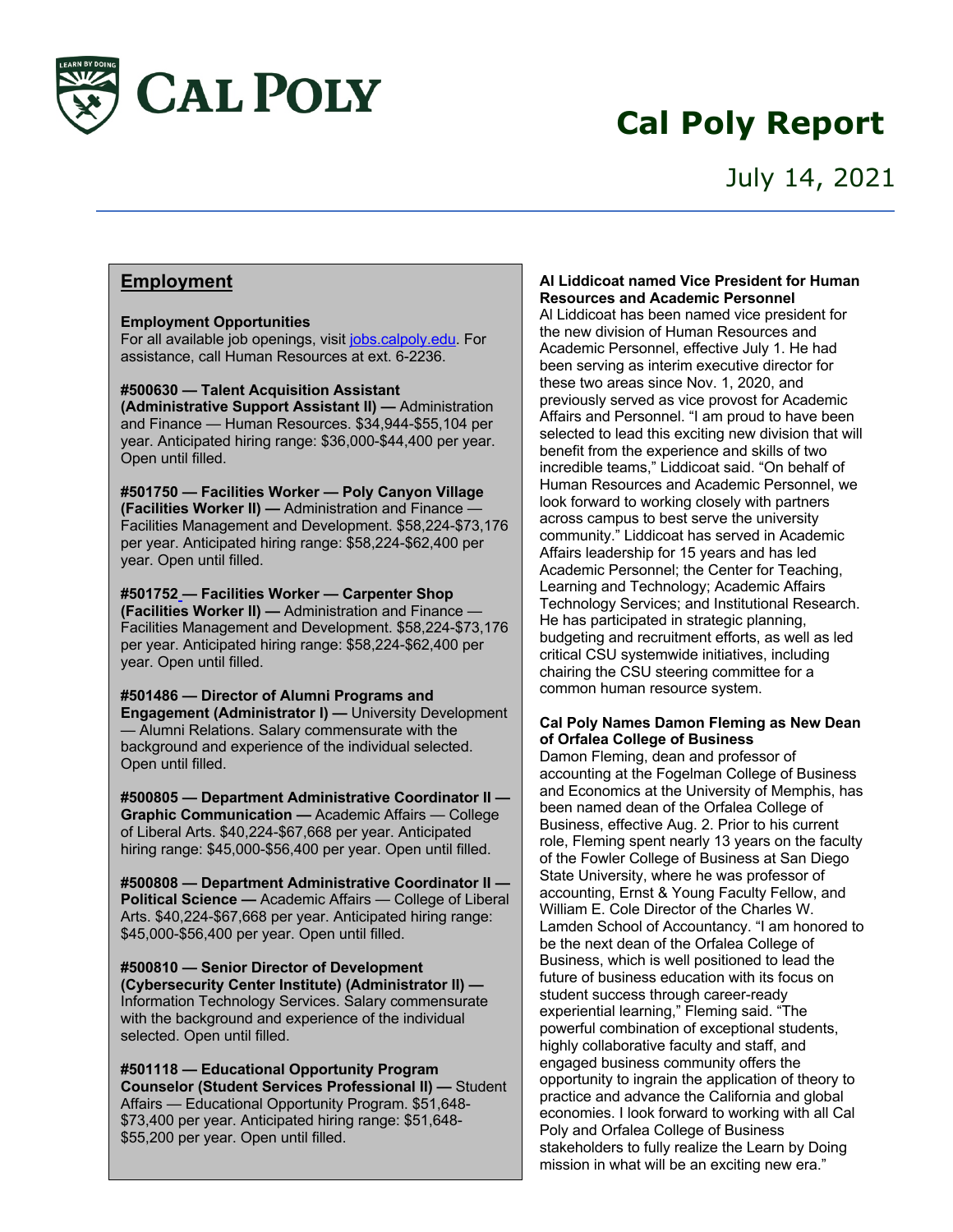## **Cal Poly Report**

### July 14, 2021

#### **Employment**

**Employment Opportunities, continued** 

**#501037 — Personnel and Resource Manager (Human Resources Business Partner) (Administrator I) —** Academic Affairs — College of Science and Mathematics. Salary commensurate with the background and experience of the individual selected. Open until filled.

**#500653 — Emergency Hire Administrative Support Coordinator (Administrative Support Coordinator II) —** Academic Affairs — College of Science and Mathematics. \$19.34-\$32.53 per hour. Anticipated hiring range: \$19.34-\$21.27 per hour. Open until filled.

**#501630 — Industrial Hygiene Program Specialist (Administrative Analyst/Specialist III)-** Administration and Finance — Environmental Health & Safety. \$56,316-\$101,868 per year. Anticipated hiring range: \$72,000-\$88,800 per year. Open until filled.

#### **Faculty Employment Opportunities**

Visit jobs.calpoly.edu for current openings, further information and how to apply. For assistance, email Academic Personnel at academicpersonnel@calpoly.edu.

**#500523 — Full-Time Lecturer**, Structural Engineering, College of Engineering. Open until filled.

**#500909, Assistant Coach,** Men's and Women's Swimming, Athletics Department. Open until filled.

**#500650 — Full-Time Lecturer,** Communication Studies, College of Liberal Arts. Open until filled.

**#500631 — Post-Doctoral Fellow**, Sensory Analysis and Wine Chemistry, College of Agriculture, Food and Environmental Sciences. Open until filled.

**#500591 — Full-Time Lecturer**, Supervisor in Winemaking, College of Agriculture, Food and Environmental Sciences. Open until filled

**#500560, Full-Time Lecturer**, Equine Science, College of Agriculture, Food and Environmental Sciences. Open until filled.

**#500558, Full-Time Lecturer**, Meat Science, College of Agriculture, Food and Environmental Sciences. Open until filled.

**#501065, Assistant Coach** — Baseball, Athletics Department. Open until filled.

#**501235, Tenure Track**, Department Head, Animal Science, College of Agriculture, Food and Environmental Sciences. Open until filled.

#### **COVID-19 Vaccine Appointments Available in July and August**

Employees, community members and students can access free COVID-19 vaccines on campus this summer through pop-up clinics hosted by Rite Aid. Clinics will take place in UU 220 from 11 a.m. to 3 p.m. on: July 16, 20, 23, 28 and 31; August 4, 7 and 10. First and second doses of the Pfizer vaccine will be available to anyone 12 and older. To schedule an appointment, visit https://riteaid.reportsonline.com/rsched/pr ogram/CASLO2021/Patient/Advisory and search ZIP code 93407 for appointments on campus. Walk-ins are welcome, though scheduled appointments will expedite the process. Find more details about parking and what to bring at https://coronavirus.calpoly.edu/covid-19 vaccine. Appointments are also available throughout the community through the myturn.ca.gov system and vaccines.gov.

**Cal Poly to Open New Native American and Indigenous Cultural Center in Fall** Cal Poly will open a new Native American and Indigenous Cultural Center (NAICC) this fall to foster increased support for the Native and Indigenous community on and off campus. The center will be part of Student Diversity and Belonging (SDAB) and serve as an intertribal space that fosters partnerships with Cal Poly's American Indian Student Association, American Indian Science and Engineering Society, American Indian and Indigenous Faculty and Staff Association, University Housing and Academic Affairs, the yak tit<sup>yu</sup> tit<sup>yu</sup> yak tiłhini Northern Chumash Tribe and other local and statewide tribes. The center will be a community gathering space featuring mentorship opportunities, academic support, beading and basket weaving workshops, Native and Indigenous Heritage Month programs, decolonial healing workshops and much more. The university is slated to hold a grand opening ceremony and celebration in fall. Additional details will be released when available. Learn more at https://culture.calpoly.edu/native.